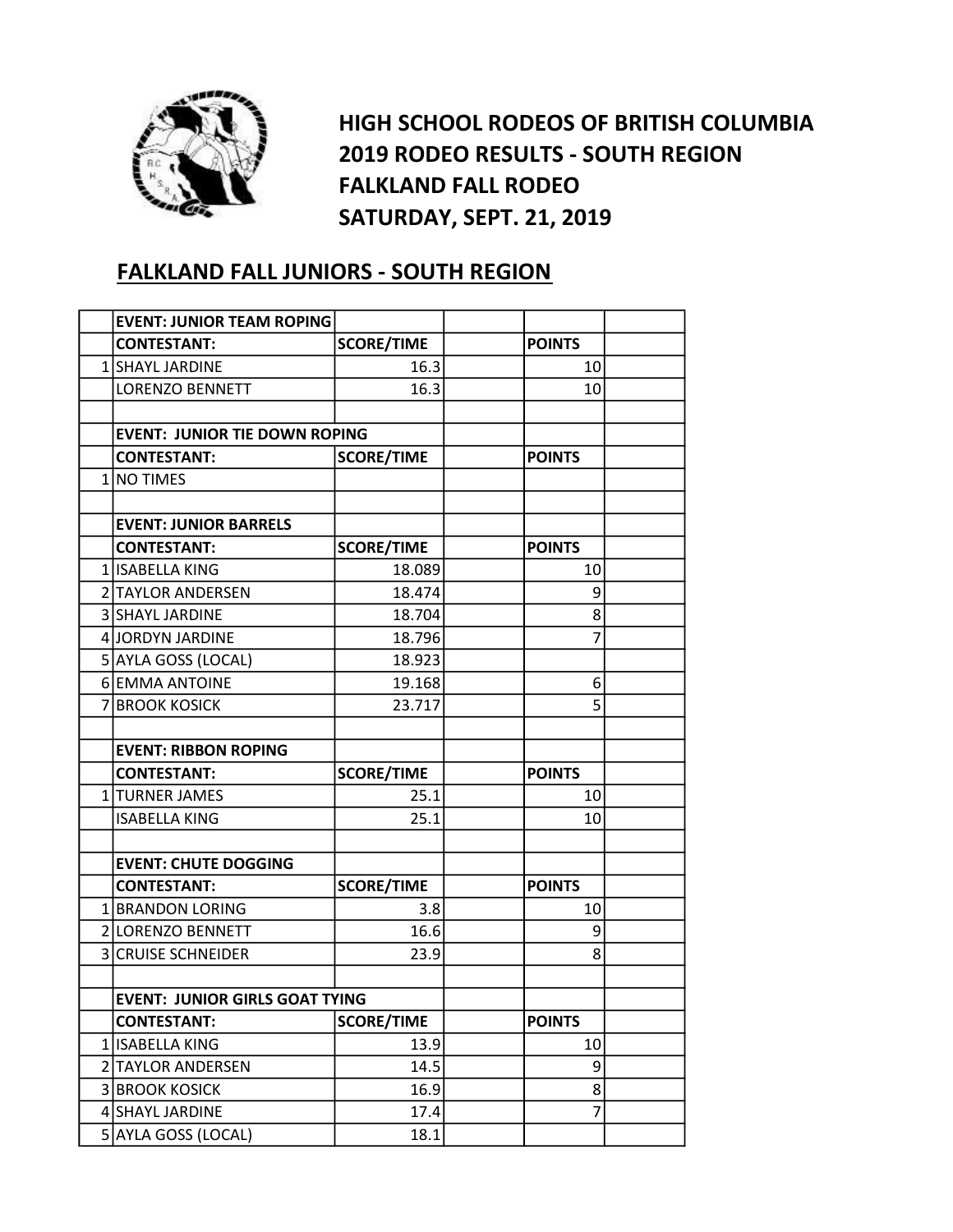| 6JORDYN JARDINE                      | 22.6              | 6              |  |
|--------------------------------------|-------------------|----------------|--|
|                                      |                   |                |  |
| <b>EVENT: JUNIOR BOYS GOAT TYING</b> |                   |                |  |
| <b>CONTESTANT:</b>                   | <b>SCORE/TIME</b> | <b>POINTS</b>  |  |
| 1 CORBEN MARCHIEL                    | 13.3              | 10             |  |
| 2 CRUISE SCHNEIDER                   | 15.3              | 9              |  |
| 3 KOLT ALEXANDER                     | 15.9              | 8              |  |
| 4 TURNER JAMES                       | 16.7              | $\overline{7}$ |  |
| <b>SILORENZO BENNETT</b>             | 25.3              | 6              |  |
|                                      |                   |                |  |
| <b>EVENT: JUNIOR GIRLS BREAKAWAY</b> |                   |                |  |
| <b>CONTESTANT:</b>                   | <b>SCORE/TIME</b> | <b>POINTS</b>  |  |
| 1 AYLA GOSS (LOCAL)                  | 7.2               |                |  |
|                                      |                   |                |  |
| <b>EVENT: JUNIOR BOYS BREAKWAY</b>   |                   |                |  |
| <b>CONTESTANT:</b>                   | <b>SCORE/TIME</b> | <b>POINTS</b>  |  |
| 1 TURNER JAMES                       | 3.1               | 10             |  |
|                                      |                   |                |  |
| <b>EVENT: JUNIOR POLE BENDING</b>    |                   |                |  |
| <b>CONTESTANT:</b>                   | <b>SCORE/TIME</b> | <b>POINTS</b>  |  |
| 1 TAYLOR ANDERSEN                    | 21.679            | 10             |  |
| 2 AYLA GOSS (LOCAL)                  | 22.38             |                |  |
| 3 ISABELLA KINGS                     | 22.509            | 9              |  |
| 4 JORDYN JARDINE                     | 24.877            | 8              |  |
| 5 EMMA ANTOINE                       | 25.476            | 7              |  |
| 6 SHAYL JARDINE                      | 29.608            | 6              |  |
| 7 BROOK KOSICK                       | 30.024            | 5              |  |
|                                      |                   |                |  |
| <b>EVENT: BAC SADDLE BRONC</b>       |                   |                |  |
| <b>CONTESTANT:</b>                   | <b>SCORE/TIME</b> | <b>POINTS</b>  |  |
| 1 NO QUALIFIED RIDES                 |                   |                |  |
|                                      |                   |                |  |
| <b>EVENT: BAC BAREBACK</b>           |                   |                |  |
| <b>CONTESTANT:</b>                   | <b>SCORE/TIME</b> | <b>POINTS</b>  |  |
| 1 NO QUALIFIED RIDES                 |                   |                |  |

| <b>FALKLAND FALL HIGH SCHOOL RODEO - SATURDAY</b> |                                    |                   |  |               |  |  |
|---------------------------------------------------|------------------------------------|-------------------|--|---------------|--|--|
|                                                   | <b>EVENT: REINED COWHORSE GO 1</b> |                   |  |               |  |  |
|                                                   | <b>CONTESTANT:</b>                 | <b>SCORE/TIME</b> |  | <b>POINTS</b> |  |  |
| 1/2                                               | <b>DANIELLE GAMACHE</b>            | 138               |  | 9.5           |  |  |
|                                                   | JORDYN KARL                        | 138               |  | 9.5           |  |  |
|                                                   | 3 RYLEY RAE WILSON                 | 123               |  |               |  |  |
|                                                   |                                    |                   |  |               |  |  |
|                                                   | <b>EVENT: REINED COWHORSE GO 2</b> |                   |  |               |  |  |
|                                                   | <b>CONTESTANT:</b>                 | <b>SCORE/TIME</b> |  | <b>POINTS</b> |  |  |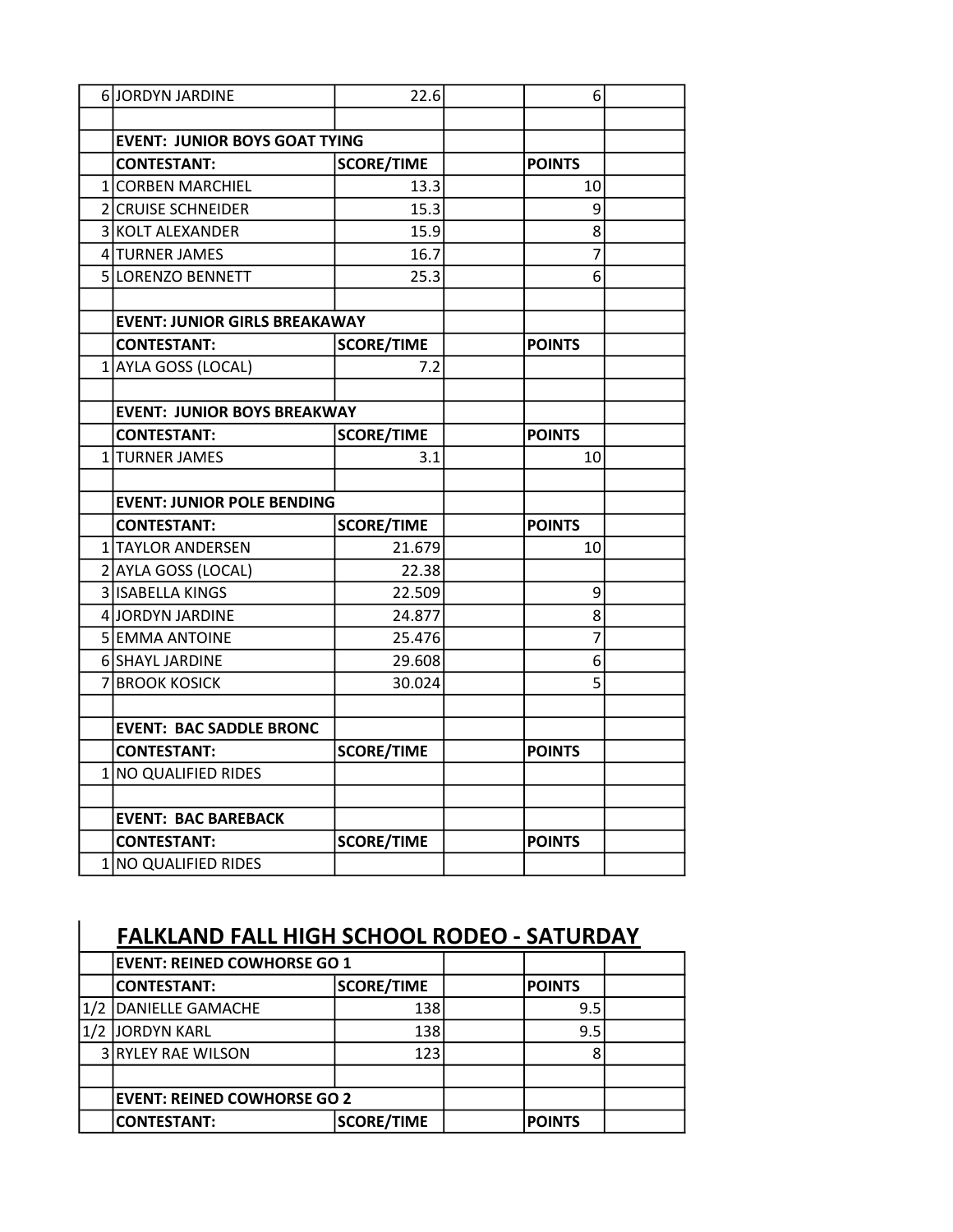| 1 RYLEY RAE WILSON               | 142               | 10             |  |
|----------------------------------|-------------------|----------------|--|
| 2/3 DANIELLE GAMACHE             | 137               | 8.5            |  |
| <b>3 JORDYN KARL</b>             | 137               | 8.5            |  |
|                                  |                   |                |  |
| <b>EVENT: BOYS CUTTING GO 1</b>  |                   |                |  |
| <b>CONTESTANT:</b>               | <b>SCORE/TIME</b> | <b>POINTS</b>  |  |
| 1 CARSON PAYTON                  | 73                | 10             |  |
|                                  |                   |                |  |
| <b>EVENT: BOYS CUTTING GO 2</b>  |                   |                |  |
| <b>CONTESTANT:</b>               | <b>SCORE/TIME</b> | <b>POINTS</b>  |  |
| 1 CARSON PAYTON                  | 64                | 10             |  |
|                                  |                   |                |  |
| <b>EVENT: GIRLS CUTTING GO 1</b> |                   |                |  |
| <b>CONTESTANT:</b>               | <b>SCORE/TIME</b> | <b>POINTS</b>  |  |
| 1 RYLEY RAE WILSON               | 74                | 10             |  |
| 2 TAYA HAMMING                   | 73                | 9              |  |
| 3 BRIANNA BILLY                  | 69                | 8              |  |
|                                  |                   |                |  |
| <b>EVENT: GIRLS CUTTING GO 2</b> |                   |                |  |
| <b>CONTESTANT:</b>               | <b>SCORE/TIME</b> | <b>POINTS</b>  |  |
| 1 RYLEY RAE WILSON               | 69                | 10             |  |
| 2 ZOEY HAMMING                   | 63                | 9              |  |
| 3 SKYLAR BROWN                   | 62                | 8              |  |
| 4 BRIANNA BILLY                  | 61.5              | 7              |  |
| 5 INDIANA BUCHINSKI              | 61                | 6              |  |
|                                  |                   |                |  |
| <b>EVENT: SENIOR BARRELS</b>     |                   |                |  |
| <b>CONTESTANT:</b>               | <b>SCORE/TIME</b> | <b>POINTS</b>  |  |
| 1 ZOEY HAMMING                   | 17.371            | 10             |  |
| 2 BRIANNA BILLY                  | 17.424            | 9              |  |
| <b>3 CAMRYN MITCHELL</b>         | 17.655            | 8              |  |
| 4 TAYLAN JAMES                   | 17.67             | 7              |  |
| 5 VANESSA CAVERLY                | 17.736            | 6              |  |
| 6 HANNAH CADY                    | 17.936            | 5              |  |
| 7 REESE RIVET                    | 18.007            | 4              |  |
| 8 RAQUEL MARCHIEL                | 18.017            | 3              |  |
| 9 SKYLAR BROWN                   | 18.039            | $\overline{2}$ |  |
| 10 RAYELLE ROBINSON              | 18.437            | 1              |  |
|                                  |                   |                |  |
| <b>EVENT: SADDLE BRONC</b>       |                   |                |  |
| <b>CONTESTANT:</b>               | <b>SCORE/TIME</b> | <b>POINTS</b>  |  |
| 1 JARET COOPER                   | 58                | 10             |  |
|                                  |                   |                |  |
| <b>EVENT: SENIOR GOAT TYING</b>  |                   |                |  |
| <b>CONTESTANT:</b>               | <b>SCORE/TIME</b> | <b>POINTS</b>  |  |
| 1 VANESSA CAVERLY                | 8.4               | 10             |  |
| 2 VANESSA MICHEL                 | 8.5               | $\overline{9}$ |  |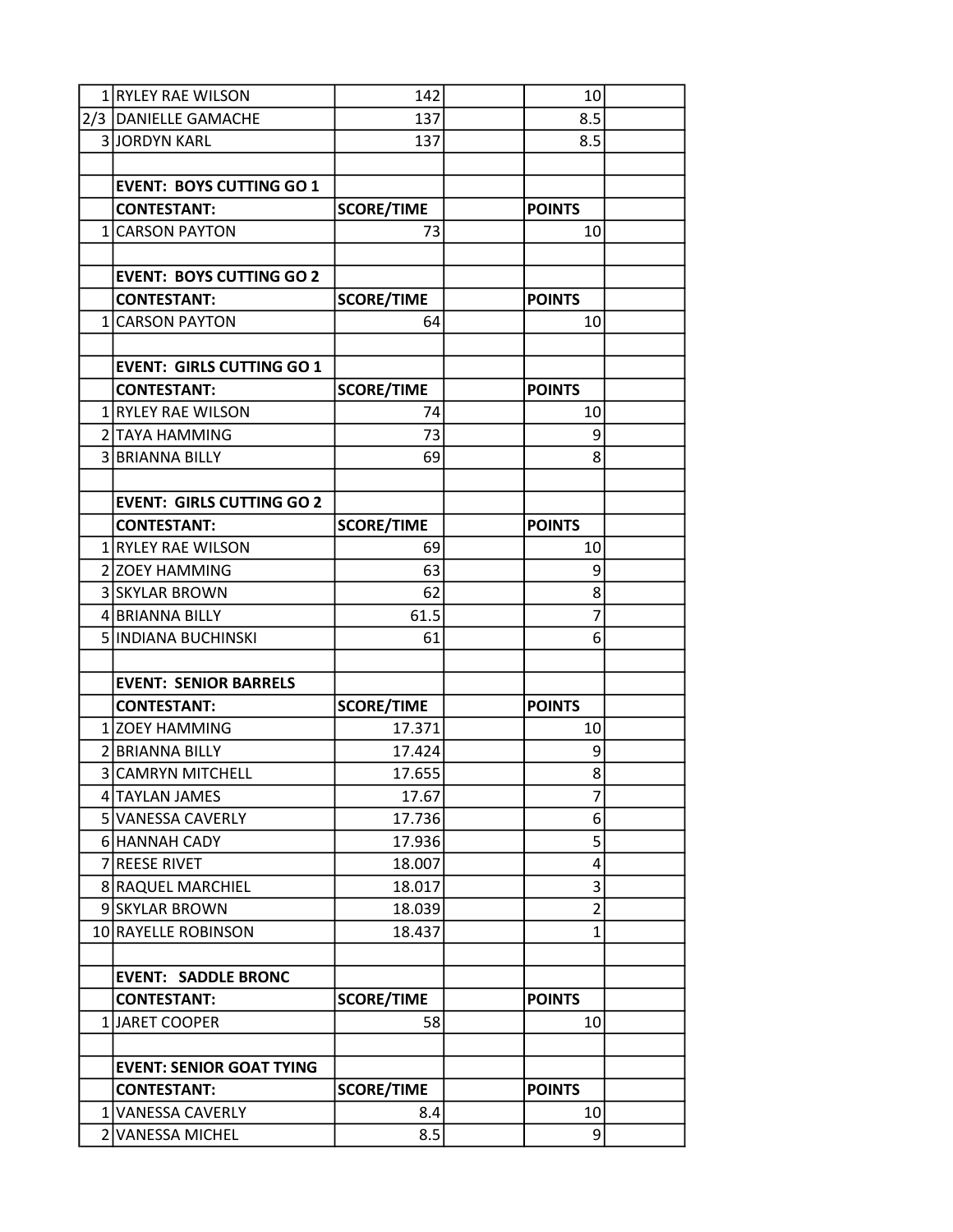| 3   PARIS SCHNEIDER                  | 9.2                 | 8              |  |
|--------------------------------------|---------------------|----------------|--|
| 4 HANNAH CADY                        | 9.9                 | 7              |  |
| 5 MARINA JARDINE                     | 10.6                | 6              |  |
| 6/7 JORDYN KARL                      | 10.9                | 4.5            |  |
| 6/7   HAILEY BURNELL                 | 10.9                | 4.5            |  |
| 8 TAYA HAMMING                       | 11.8                | 3              |  |
| 9 ELLY FARMER                        | 12                  | $\overline{2}$ |  |
| 10 SIDNEY RENAUD                     | 12.4                | 1              |  |
|                                      |                     |                |  |
| <b>EVENT: SENIOR TEAM ROPING</b>     |                     |                |  |
| <b>CONTESTANT</b>                    | <b>SCORE/TIME</b>   | <b>POINTS</b>  |  |
| 1 TAYLAN JAMES                       | 10.9                | 10             |  |
| <b>CLAY FARMER</b>                   | 10.9                | 10             |  |
| 2 VANESSA CAVERLY                    | 16.3                | 9              |  |
| <b>ELLY FARMER</b>                   | 16.3                | 9              |  |
| 3 KASH SIGOUIN                       | 17.9                | 8              |  |
| <b>CARSON PAYTON</b>                 | 17.9                | 8              |  |
| 4 SKYLAR BROWN                       | 18.9                | 7              |  |
| ZOEY HAMMING (D)                     | 18.9                |                |  |
| <b>5 TAYA HAMMING</b>                | 28.5                | 6              |  |
| <b>ZOEY HAMMING</b>                  | 28.5                | 7              |  |
|                                      |                     |                |  |
| <b>EVENT: SENIOR GIRLS BREAKAWAY</b> |                     |                |  |
| <b>CONTESTANT</b>                    | <b>SCORE/TIME</b>   | <b>POINTS</b>  |  |
| 1 SKYLAR BROWN                       | 2.9                 | 10             |  |
| 2 ZOEY HAMMING                       | 3.9                 | 9              |  |
| 3 TAYA HAMMING                       | 4                   | 8              |  |
| 4 VANESSA CAVERLY                    | 4.1                 | 7              |  |
| 5 BRIANNA BILLY                      | 5.2                 | 6              |  |
| 6 RIVER ANDERSON                     |                     | 5              |  |
| 7 VANESSA MICHEL                     | 8.2                 | 4              |  |
| 8 ELLY FARMER                        | 9                   | 3              |  |
| 9 RYLEY RAE WILSON                   | 24.4                | 2              |  |
|                                      |                     |                |  |
| <b>EVENT: TIE DOWN ROPING</b>        |                     |                |  |
| <b>CONTESTANT</b>                    | <b>SCORE/TIME</b>   | <b>POINTS</b>  |  |
| 1JUSTIN HARRIS                       | 14.2                | 10             |  |
| 2 JARET COOPER                       | 22.3                | 9              |  |
| 3 BRYCE GARCIA                       | 24.3                | 8              |  |
| <b>EVENT: STEER WRESTLING</b>        |                     |                |  |
| <b>CONTESTANT:</b>                   | <b>SCORES/TIMES</b> | <b>POINTS</b>  |  |
| 1 WYATT REID                         | 4.5                 | 10             |  |
|                                      |                     |                |  |
| <b>EVENT: SENIOR POLE BENDING</b>    |                     |                |  |
| <b>CONTESTANT:</b>                   | <b>SCORES/TIMES</b> | <b>POINTS</b>  |  |
| 1 DANIELLE GAMACHE                   | 22.457              | 10             |  |
|                                      |                     |                |  |